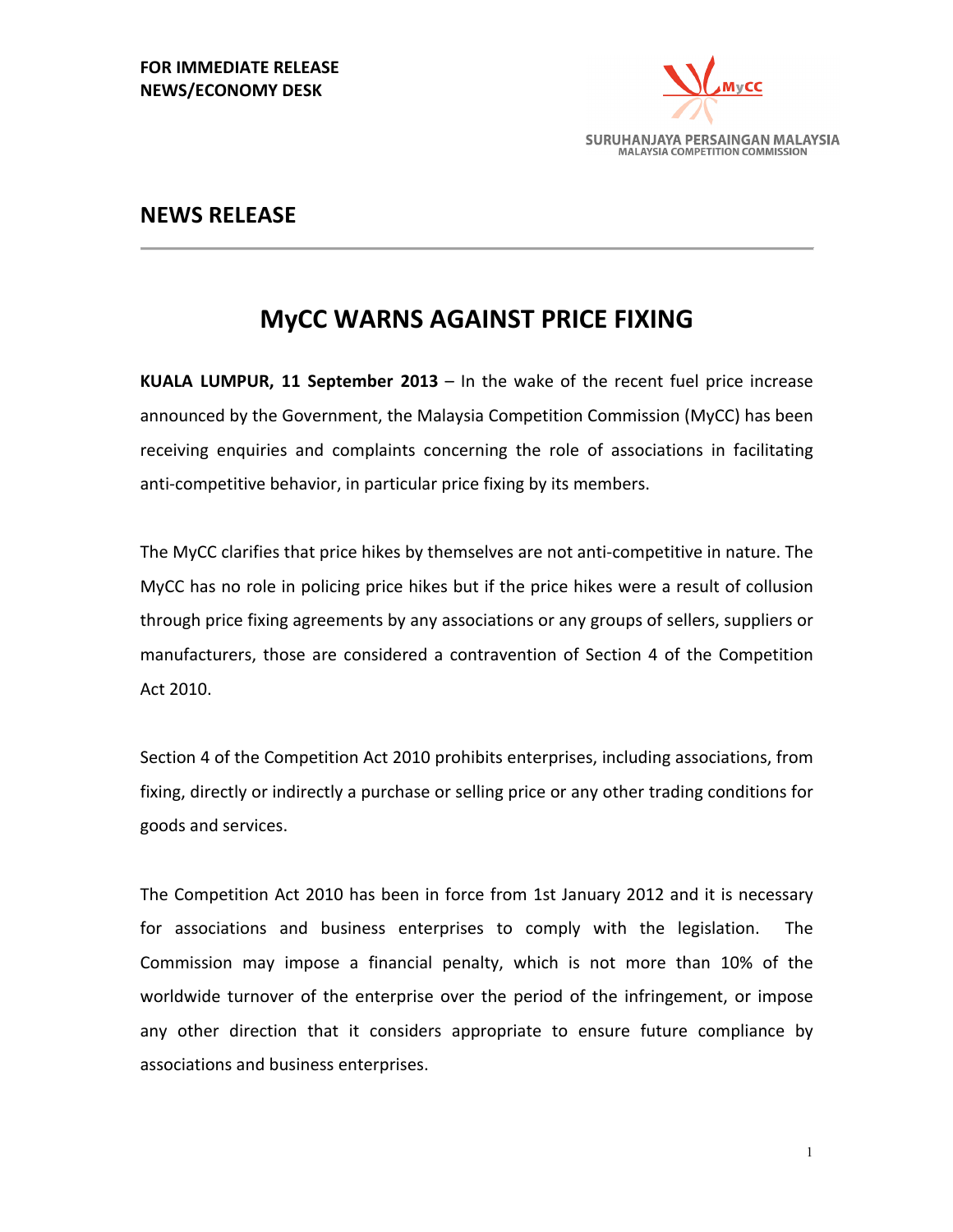

Any members of the public who have information concerning conduct by associations and business enterprises who are or have engaged in price fixing activities should contact the MyCC at  $+603-2273$  2277 or via email at complaints@mycc.gov.my.

For more information on the MyCC and the Competition Act 2010,  $log$  on to www.mycc.gov.my. 

---end---

## **EDITOR'S NOTES:**

1. The details on Section 4  $(1)$  and  $(2)$  of the Competition Act 2010: Prohibited \*horizontal and vertical agreement is as follows:

4. (1) A horizontal or vertical agreement between enterprises is prohibited insofar as the agreement has the object or effect of significantly preventing, restricting or distorting competition in any market for goods or services.

 $(2)$  Without prejudice to the generality of subsection  $(1)$ , a horizontal agreement between enterprises which has the object to-

- (a) fix, directly or indirectly, a purchase or selling price or any other trading conditions;
- (b) share market or sources of supply;
- $(c)$  limit or control-
	- (i) production;
	- (ii) market outlets or market access;
	- (iii) technical or technological development; or
	- (iv) investment; or
- (d) perform an act of bid rigging, is deemed to have the object of significantly preventing, restricting, or distorting competition in any market for goods or services.

\* "horizontal agreement" = agreement between enterprises each of which operates at the same level in the production or distribution chain;

"vertical agreement" = agreement between enterprises each of which operates at a different level in the production or distribution chain.